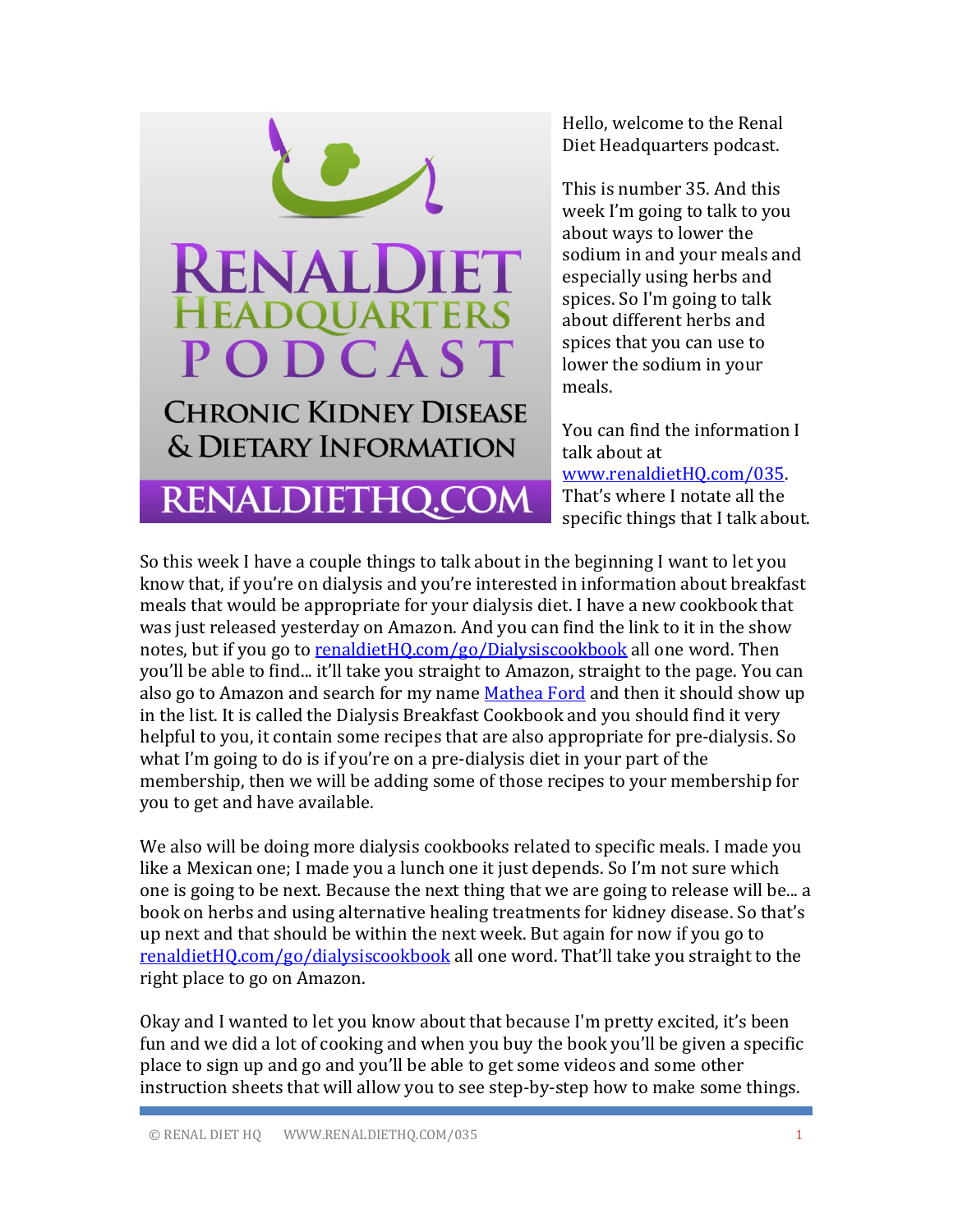We'll be doing more of those as the time goes on, just because we know that people want to see that kind of the steps behind the steps. And I want to be able to provide that for you.

Okay so last week we talked about the kind of things to keep in your cabinet and things to get rid of when things were good when things are going bad. And this week I want to talk about using herbs and spices instead of salt. We all are used to the taste of salt. And we see that as adding flavor, but actually there's a great many spices that can be used to add flavor. So you don't lose all of that flavor that you think you got from salt.

You can use a great many different spices. A couple things in general about spices that you should do is... you should buy in smaller amounts especially those that you don't use as much of. If you like this cookbook that I did, we used a lot of cinnamon and so if you're going to use cinnamon, you may want to buy a bigger amount of cinnamon. Cinnamon not a very expensive spicy there so it's a little easier. But you need to think about how long it's going to be there. You shouldn't buy the amount that you know will take you more than about a year to use because that's about how long the shelf life is.

When you're deciding how much to use, if you're kind of making your own recipes. One of the things that you can do is add about a fourth of a teaspoon of a dried spice, or three fourths of a teaspoon of a fresh spice per pound of meat. So when you're eating... if you know you've got a pound of meat in there like for chili or something add about a quarter teaspoon whichever spice you're thinking of, like cumin or whatever and that'll help it to not overwhelm but it'll be appropriate.

When you're adding the ground spices, which are already broken up, and already gonna flavor the food the food well, you should only add those about the last 15 minutes of cooking. But if you're putting a whole spice in like you're doing bay leaves or whole cloves or something. Add them about an hour before the end of the cooking time because they do take a little bit of time to get into the food. You can combine herbs with oil or butter and let it set, you know her a period of time like 30 minutes and let it... it'll help bring out their flavor so you wanted to put Rosemary in and oil and then brush it on your pork pot roast or pork roast. And then for cooking and then brushing it with herbs and spices that would be a great idea. You could also brush with oil and add herbs and spices on top of that. And then if you have dried herbs, there are whole herbs that you want to be in something. Say like a dried dill or dried parsley. Make sure it's crushed before you add it to the foods; you don't want the big chunks of spices in there.

And if you're watching potassium you may have thought, oh I can get this new salt or a salt substitute, just make sure it's not potassium chloride. Look at the back, look at the label. Potassium chloride is going to be white like regular salt. What you want to get is the herbal blends or the seasoning blends.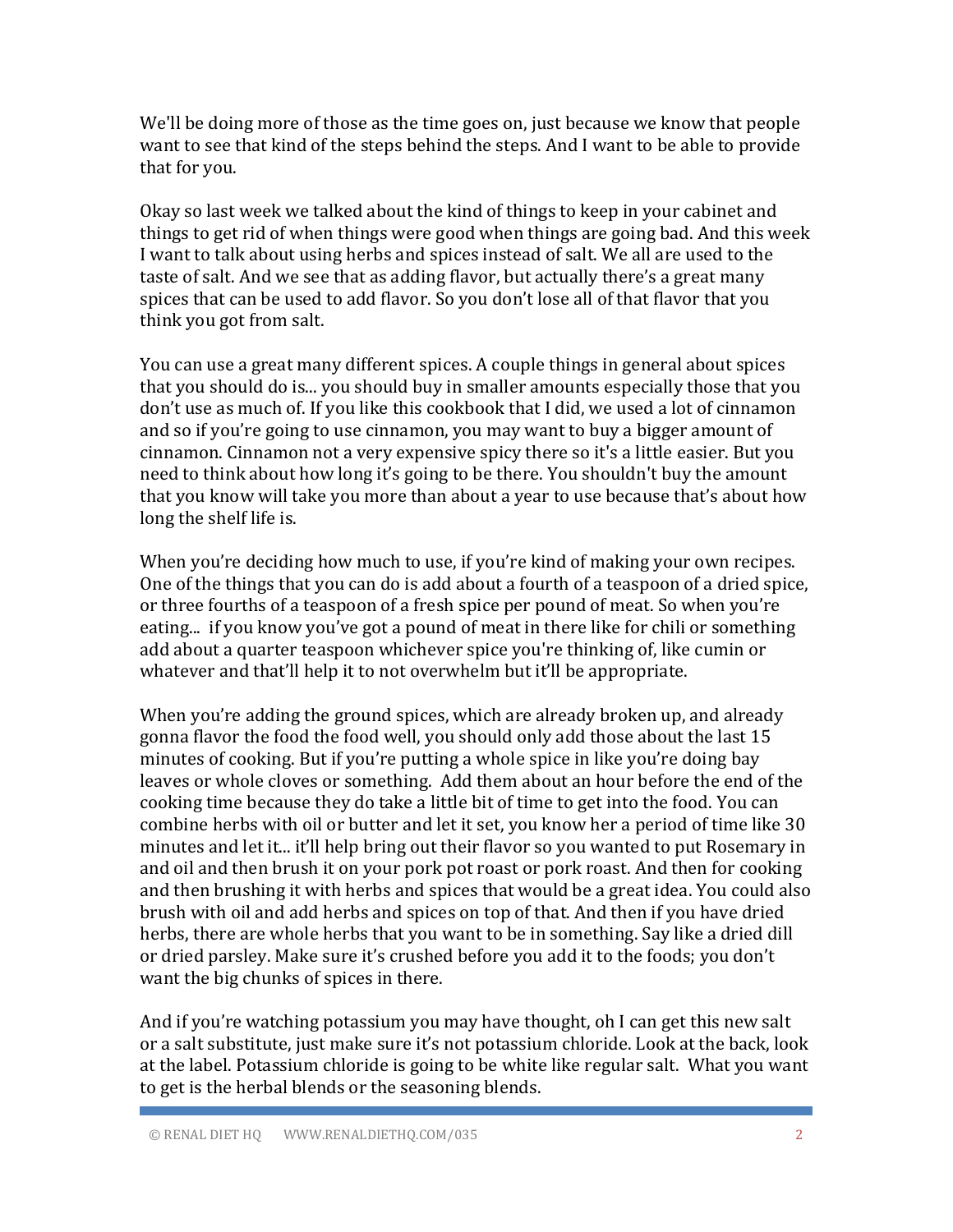Those blends are going to be good blends and they will tell you for what type of food that they are fore. There's a Caribbean and there's different type that'll give you a good flavor profile.

So some individual spices that you can think about are things like basil and I like basil a lot, it kind of gives a bit of an Italian flavor to me. And you can use that with most of your vegetables. So you can make a little bit of like carrots, glazed carrots which is a little bit honey in a little bit of butter and then add some basil and that will make it kind of have a different flavor. You can also add a little bit of cinnamon to that and that tastes very good. You can put basil in beef or pork as well. Use a Bay leaf, Bay leaf a lot of times are used in longer cooking times maybe with the chili recipe or a soup. You're going to put that into a little bag, a little cheesecloth bag or something like that. But you can use Bay leaf with vegetables and with beef and pork.

Caraway... caraway is I guess it's like a celery seed. It definitely has a flavor. So you want to kind of... If you're not sure if you're going to like it or not you might want to try it with a small amount. But you can use it in green beans, you can use and cabbage, asparagus and it sometimes goes into dips and marinades. Use it with a beef and a pork. Both of those are going to take caraway really well, taste good.

Cardamom, which is very similar to cinnamon. I made a recipe that was originally like cardamom a cinnamon roll and I just didn't like the flavor of cardamom. So I went and checked out what could be replaced and I found that cinnamon was very good. So cinnamon goes well in fruit and baked goods. So if you want a little bit of cinnamon on those things.

Curry... Curry is a very, very specific flavor and it takes... a lot of people either like it or don't. Curry is used in a lot of Indian and Thai foods. You can use it on beef, chicken, pork, and fish. I love coconut curry. So you mix a little bit of coconut milk and curry together. I use it in marinades. You can put a bit on green beans as well.

Dill is excellent in things like dips or potato salad; obviously you probably had some dill in those. And carrots, cabbage, beef, chicken, green beans all of those… there's like a nice dill glaze that you can make for a chicken, it tastes really good.

Ginger... Ginger is my favorite herb for settling your stomach. So if you have something that's got a little bit a hot to it what you might want to do is add a little bit of ginger to and that will kind of help with the stomach ache.

When I was pregnant I would eat ginger that was like shredded, like in long pieces or flaked. They shaved it and I would eat when my stomach would hurt and it would just calm my stomach right down. But ginger can be used in beef, chicken, pork, green beans, and cauliflower. Those types of food.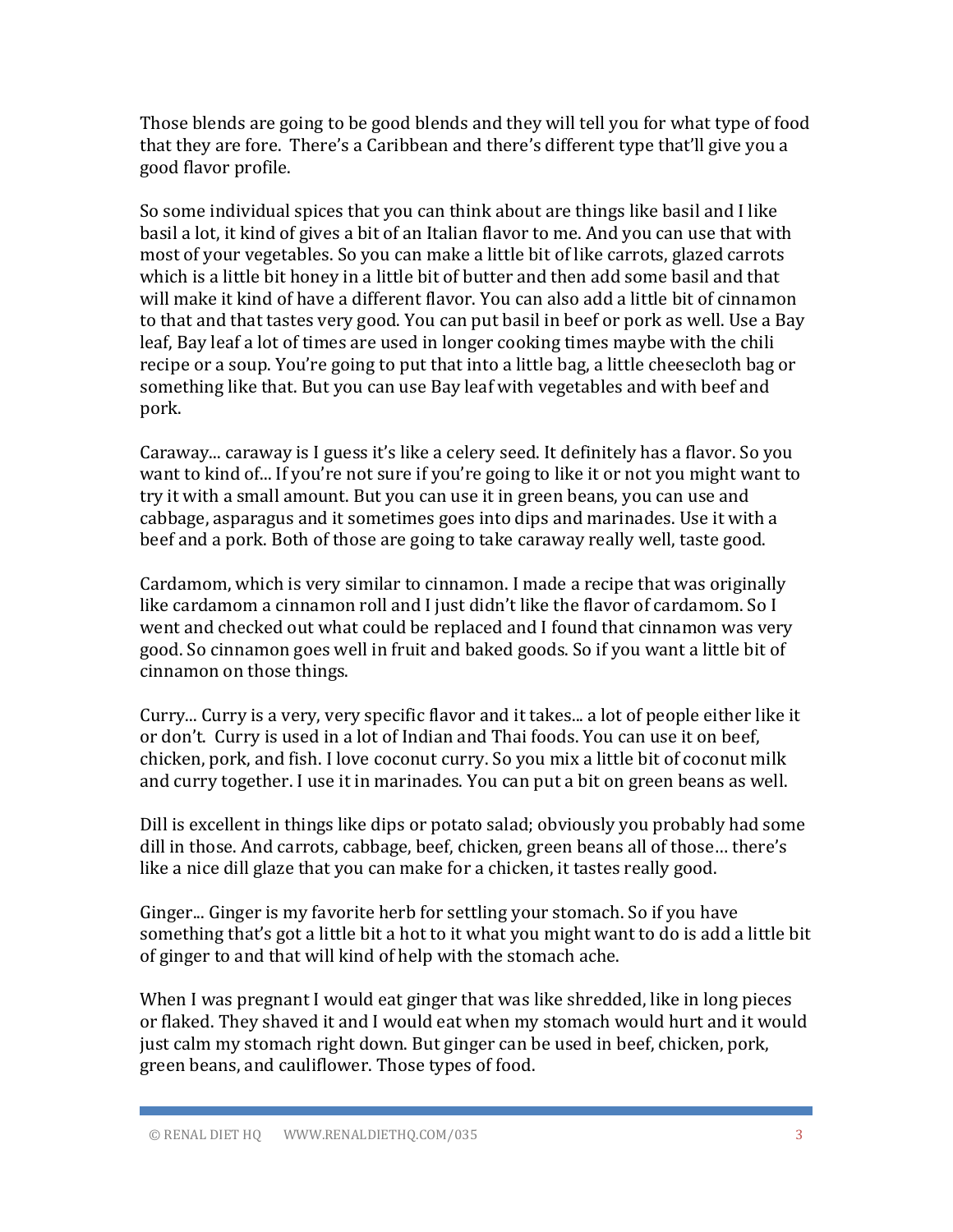Marjoram is great same thing. Beef, chicken, pork that works on those. Rosemary works really well with chicken and pork. Not so much beef. It can be used in peas. It can be used in green beans; it can be used with some marinades.

Rosemary is a very specific spice, either it can come in like a long piece fresh on like a little... almost a little branch it looks like to me. Or it can come in a jar. Just don't buy you a ton of it, because it doesn't take that much use at.

Thyme... THYME can used with beef, chicken, pork, fish and also like carrots, green beans you can find it helpful to flavor those types of items. So I like to put a little thyme and a little basil and together and make almost like an Italian seasoning.

And parsley, sage can be used in chicken, pork and dressings. Sage is kind of a brown color and it goes well with the chicken and pork flavors.

Tarragon. I love tarragon flavor. It's very good, used with fish, chicken, turkey asparagus, beets, cabbage. I have a recipe in my pre-dialysis cookbook that uses tarragon in turkey and it just so good. It is just the right flavor. It's got just a little bit of... it just brings out the flavor in the turkey really well. So sorry to kind of be... not clear with that, but it just hard to explain but tarragon is really good with turkey and chicken. And make it into... a lot of times you can make them into glazes and put them on the items that you're cooking, so a glaze is more concentrated and can give you that really strong flavor versus like a soup where you put the recipe and you put the items in there and then they kind of go throughout but it's hard to distinguish that there's certain items in there. When you do a glaze and you put your sauces and you put your herbs and spices in the glaze and it's concentrated. You really taste the flavor in those items.

You know some of the things you can put together would be like some onion powder, garlic powder, paprika, dried mustard, thyme, white pepper and celery seeds. And that's going to give you a nice little blend too... and most of those is like you know a little bit of pepper, little bit celery seeds, because those are pretty overpowering and the rest of it is about a tablespoon of each and then a teaspoon of thyme. So you can evenly put that in there... just be careful about how much you know you don't buy like onion salt. Make sure it's onion powder. So all in all when you're making these recipes, it's going to be very important... regardless of what you make.

Like you can make an egg noodles and add a little bit of a sauce on them, like a lemon butter sauce or something. You can add a little parsley and a little thyme and a little margarine and just see if that will add enough flavor. A little garlic in there too, but by controlling what you make... what you put in there, you can control the flavor. I know that it's hard to get away from salt. And to not eat as much but, it's just a little bit of a conversion period. It's not really as bad as a lot of people may feel like "oh this is just really hard to do" It's really not that bad, it's really the kind of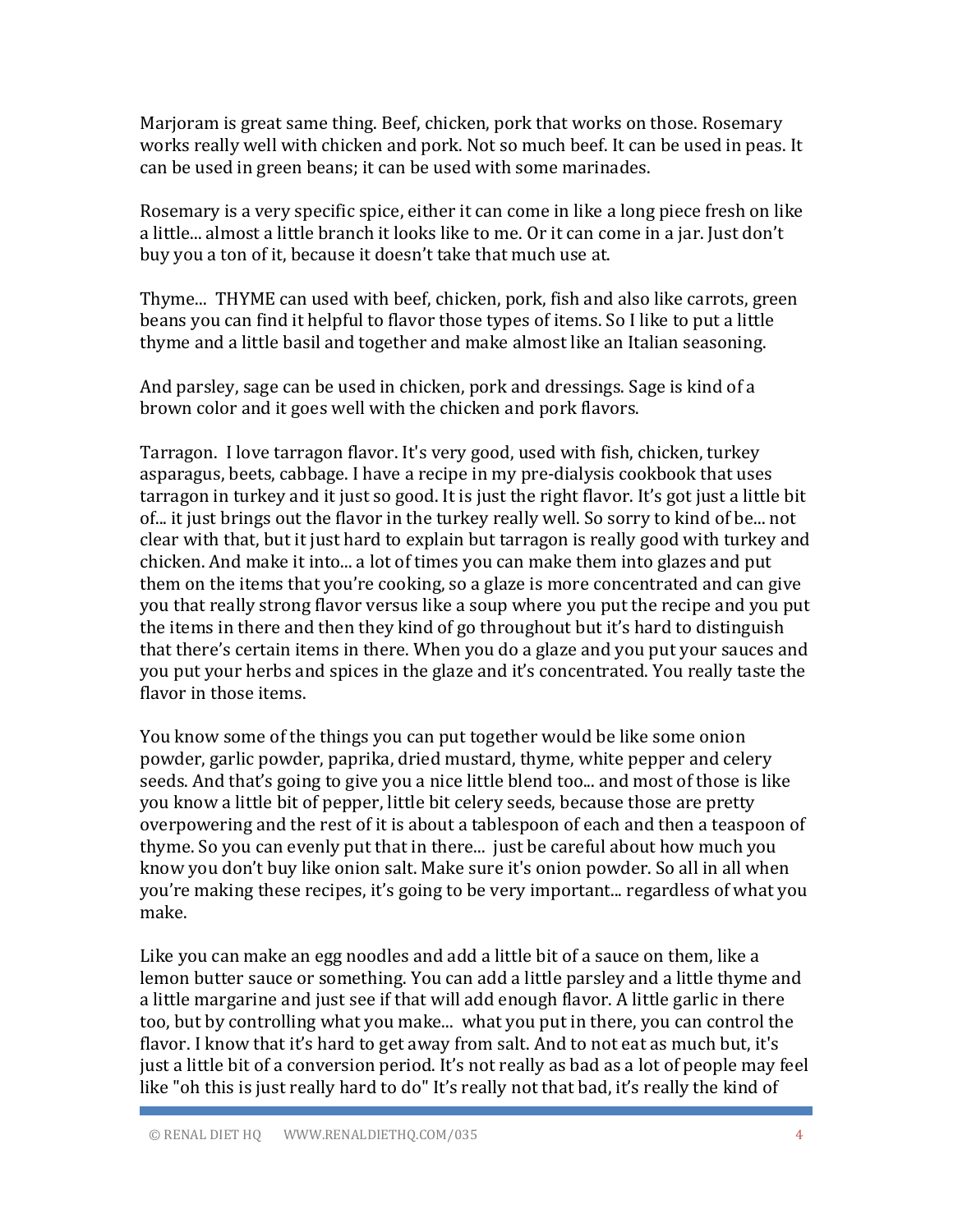thing that you can do with so little bit of... you have to plan ahead. You have to know okay I'm going to cook the things with little more flavor.

You can't cook plain chicken breast and then expect it to be really flavorful. You need to add some marinades and try to find some ways to marinate it that are not as high in sodium. You need to look at your condiments maybe speaking of marinades, when you're doing it, one of my favorite marinates to do, is to take Italian fat free dressing and marinate in that. Now you need to pay attention look at the different bottles and brands. Next week we are going to talk about grocery store shopping. But look at the different bottles and brands and see who has the lowest sodium. Because it's going to be important to use a low sodium Italian dressing fat free, low fat dressing. You can use Italian dressing if you're okay with the calories that are in it. Because you're not really getting all those calories. It's just being absorbed but it has those extra herbs and spices in it.

You can make your own oil and vinegar type marinade, which is helpful with your own spices, once you know which spices you really like. You can do that. But marinating foods ahead of time really helps them to taste a lot better; just more, the flavor gets into them especially if you poke them with the fork a few times or whatever. But I like to take in when I am freezing something, I put the marinade in the bag while I'm freezing it and then that way as it thaws the marinade also absorbs into the food and it just kind gets that really good flavor.

But you want to watch things that Worcestershire sauce. A lot of the A1s and Allegro very sodium heavy soy sauce, teriyaki. All that can be very heavy with the sodium. So just be cautious and see if there's a way that you can make something that's flavorful without having as much salt. Of course you aren't getting all that salt but you're getting a decent amount of salt. And if you can use less sodium in your marinade, it's definitely a better choice.

So this week I talked to you about my new book, which I'm very excited it's out and I'll put a link in the show notes to it. So if you're a dialysis breakfast for you're interested in just some breakfast recipes. Most of the recipes are lower protein and they're low phosphorus, low potassium and low sodium. So you probably will find even if you're on pre-dialysis that it's a very helpful book for you. But I had to do something for my people on dialysis, because they were kind of feeling left out without the cookbook. So I talked to you about that.

I want to remind you that the AAKP meeting is coming up in a couple weeks, and I'm very excited to be speaking there and actually one of the reasons why I got this cookbook done was because I knew I wanted to be able to sell it and sign it there at the meeting. We will have a booth, and you'll be able to come by the booth and get your stuff signed or get more information.